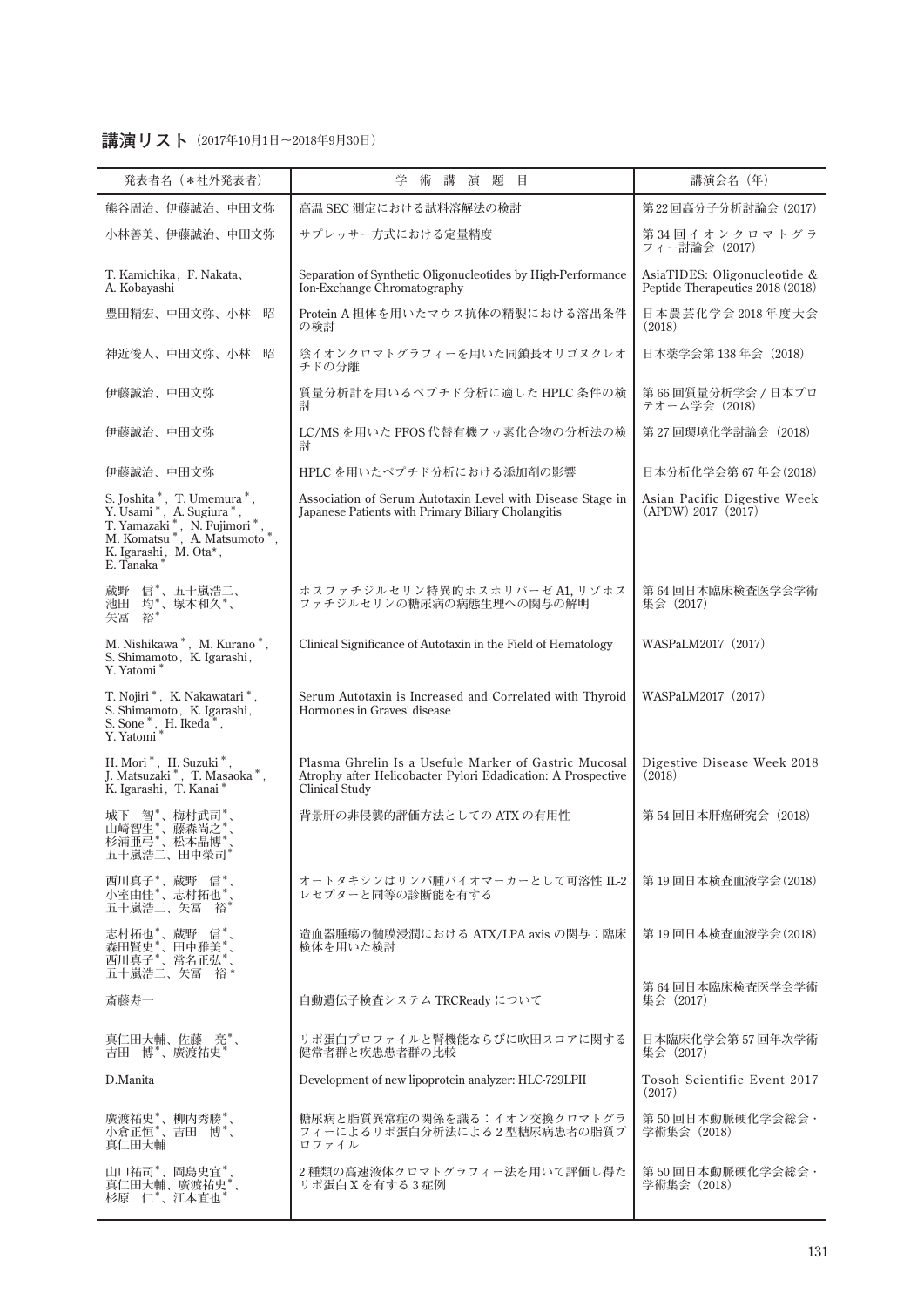| 発表者名 (*社外発表者)                                               | 講<br>演題目<br>学<br>術                                                                                                                                      | 講演会名 (年)                                                     |
|-------------------------------------------------------------|---------------------------------------------------------------------------------------------------------------------------------------------------------|--------------------------------------------------------------|
| 藤井崇史                                                        | 最新の高速 GPC システム HLC-8420GPC EcoSEC Elite® の紹<br>介                                                                                                        | JASIS 2018 (第7回) 新技術説<br>明会 (2018)                           |
| 藤井崇史                                                        | 最新の高速 GPC システム HLC-8420GPC EcoSEC Elite® の紹<br>介                                                                                                        | 第23回高分子分析討論会(2018)                                           |
| M. Ogura *, Y. Hirowatari *,<br>D. Manita, M. Harada-Shiba* | Association between alpha-tocopherol concentration in HDL<br>fraction and cholesterol efflux capacity in patients with familial<br>hypercholesterolemia | 86th EAS Congress (2018)                                     |
| 俊典、平野 久*<br>林                                               | 診断薬開発研究の新展開                                                                                                                                             | 横浜市立大学『翻訳後修飾プロ<br>テオミクス医療研究拠点の形成』<br>第8回国際公開シンポジウム<br>(2018) |
| 氏田浩二                                                        | ノンハロゲン非引火性洗浄剤「HA-CX15」について                                                                                                                              | 第21回 JICC 洗浄技術フォーラ<br>$\angle 2017(2017)$                    |
| 佐藤真治、多田芳光、村中和昭                                              | ボイラ水分析における高速イオンクロマトグラフィーの適用<br>検討                                                                                                                       | 第 25 回 日環協・閑居セミナー<br>全国大会 in 千葉 (2018)                       |
| 佐藤真治、多田芳光、村中和昭                                              | イオンクロマトグラフィーによるボイラ水分析の検討                                                                                                                                | 第34回イオンクロマトグラ<br>フィー討論会 (2018)                               |
| 佐藤真治、多田芳光、村中和昭                                              | ボイラ水分析における高速イオンクロマトグラフィーの適用<br>検討                                                                                                                       | 平成 29年度広島県環境計量証明<br>事業協会最新技術説明会 (2018)                       |
| 佐藤真治、多田芳光、村中和昭、<br>小林善美、中田文弥                                | 高速イオンクロマトグラフィーによる水道水分析~改正告示<br>法への対応~                                                                                                                   | JASIS2018 (2018)                                             |
| 田中 亨、荒木康祐、朝岡義晴、<br>寺尾陽介、大江正剛、井出輝彦、<br>村中和昭                  | ヒト Fc レセプターを利用した抗体医薬品向けアフィニティ<br>分析カラムの開発                                                                                                               | 第138 回日本薬学会年会 (2018)                                         |
| 田中 亨、荒木康祐、小林秀峰、<br>朝岡義晴、寺尾陽介、大江正剛、<br>井出輝彦、村中和昭             | ヒト Fc レセプターを利用した抗体医薬品向けアフィニティ<br>分析カラムの開発                                                                                                               | 第78回分析化学討論会 (2018)                                           |
| 田中 亨、荒木康祐、小林秀峰、<br>朝岡義晴、寺尾陽介、大江正剛、<br>井出輝彦、村中和昭             | 抗体医薬品を糖鎖構造に基づき分離する新規分析カラムの開<br>発                                                                                                                        | 第2回バイオ医薬 EXPO (2018)                                         |
| 榊<br>孝                                                      | 電解科学技術委員会 業績賞受賞記念講演<br>食塩電解に関連<br>した防食技術                                                                                                                | 第41回 電解技術討論会 ーソー<br>ダ工業技術討論会-(2018)                          |
| 徹、榊<br>孝<br>石井                                              | アルコール十酸環境中におけるチタンの腐食挙動                                                                                                                                  | 2018年腐食防食学会中国・四国<br>支部「材料と環境研究発表会」<br>(2018)                 |
| R.Akiike, Y.Tsuchida, H.Hara,<br>H.Kuramochi                | Novel $In_2O_3$ based transparent conducting oxide material and<br>their application                                                                    | 第7回 CIS 化学フェスタ (2017)                                        |
| 浅野祥生、吉冨史晃,岩永宏平,<br>大須賀遼太*,野村淳子*                             | 金属酸化物担持メソポーラスシリカの紫外線遮蔽特性と応用                                                                                                                             | 日本化学会 第98春季年会(2018)                                          |
| 青山航大*、倉持豪人、召田雅実、<br>秋池 良、清水荘雄*、<br>木村好里*、舟窪 浩*              | スパッタリング法による Sr-Si 膜の作製                                                                                                                                  | 第 65 回応用物理学会春季学術講<br>演会 (2018)                               |
| 松野賢司*、召田雅実、倉持豪人、<br>高部涼太*、都甲 薫*、<br>末益 崇*                   | ヘリコン波プラズマスパッタ法による Si 基板上多結晶 BaSi2<br>膜の作製                                                                                                               | 第 65 回応用物理学会春季学術講<br>演会 (2018)                               |
| 岩永宏平、浅野祥生, 吉冨史晃,<br>大須賀遼太*, 野村淳子*                           | 金属酸化物担持メソポーラスシリカの紫外線遮蔽材への応用                                                                                                                             | 第7回 JACI/GSC シンポジウム<br>(2018)                                |
| 松野賢司*、召田雅実、倉持豪人、<br>都甲 薫*、高部涼太*、<br>末益<br>崇*                | スパッタリング法による Ba/Si 堆積比を変えた BaSi2 膜の評<br>価                                                                                                                | 第 18 回シリサイド系半導体・夏<br>の学校 (2018)                              |
| R.Akiike, Y.Tsuchida, H.Hara,<br>H.Kuramochi                | Novel $In_2O_3$ based transparent conducting oxide material and<br>their application                                                                    | The 24th International Display<br>Workshops (2017)           |
| 伊藤啓太*、召田雅実、倉持豪人、<br>末益 崇*、高梨弘毅*                             | BaSi <sub>2</sub> 薄膜への磁性 3d 遷移金属添加の試み                                                                                                                   | 第 79 回 応用物理学会秋季学術<br>講演会 (2018)                              |
| 松野賢司*、高部涼太*、<br>薫*、<br>召田雅実、倉持豪人、都甲<br>" 崇*<br>末益           | スパッタリング法による Ba/Si 堆積比の異なる BaSi2 膜の作<br>製と評価                                                                                                             | 第79回 応用物理学会秋季学術<br>講演会 (2018)                                |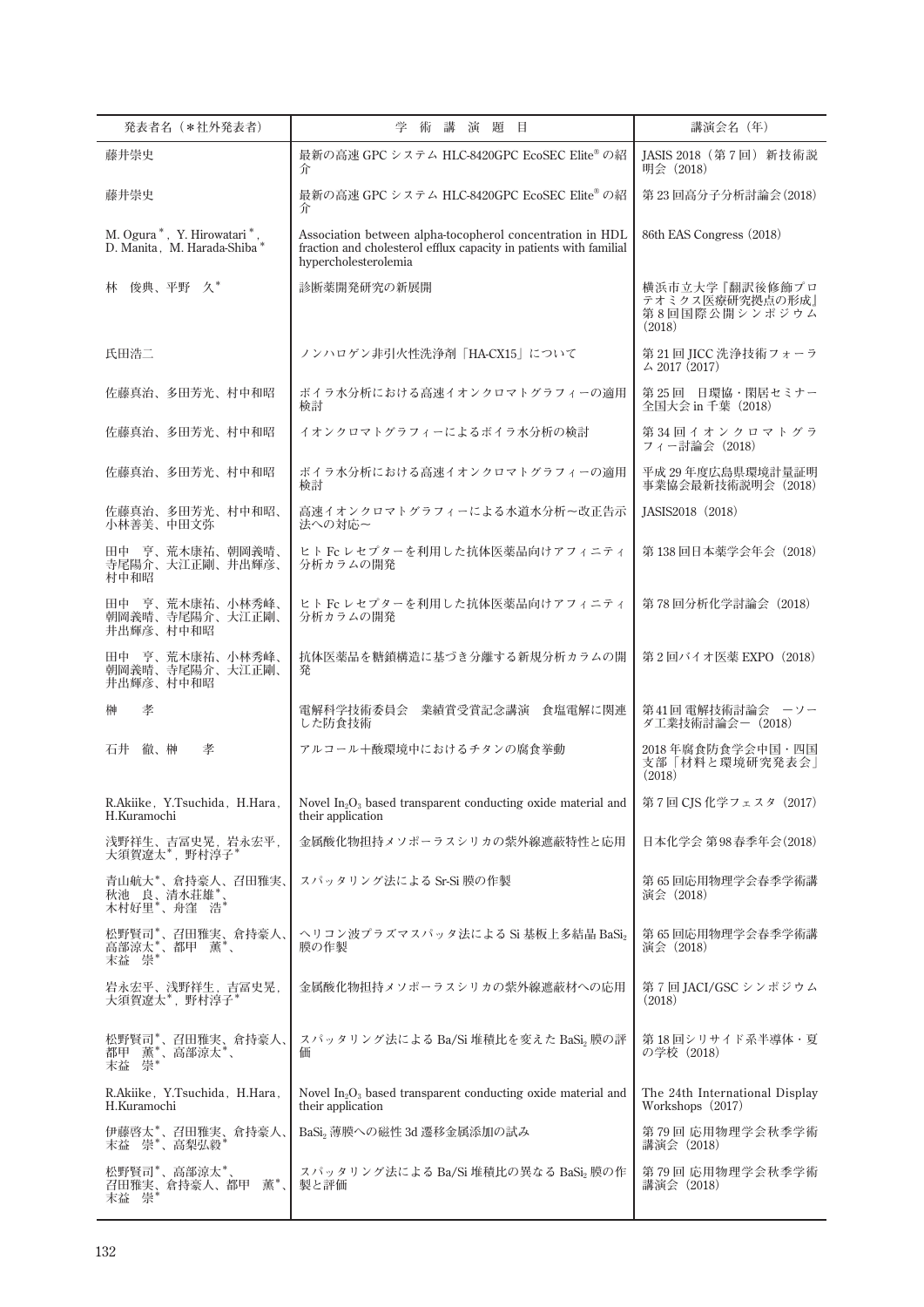| 発表者名 (*社外発表者)                                                                                                                                                                                | 学<br>講<br>演 題<br>目<br>術                                                                                                                                  | 講演会名 (年)                                                                                                  |
|----------------------------------------------------------------------------------------------------------------------------------------------------------------------------------------------|----------------------------------------------------------------------------------------------------------------------------------------------------------|-----------------------------------------------------------------------------------------------------------|
| ${\rm S.\ Mat{\small\bf suno\,}}^*,\ {\rm R.\ Takabe\,}^*,\ {\rm S.\ Yokoyama\,}^*,\ {\rm K.\ Toko\,}^*,$<br>M. Mesuda, H. Kuramochi,                                                        | Significant improvement of photoresponsivity of polycrystalline<br>BaSi <sub>2</sub> films directly formed on heated Si(111) substrates by<br>sputtering | International Conference on<br>Solid State Devices and Materials<br>(2018)                                |
| S. Matsuno*, K. Toko*,<br>$\,$ M. Mesuda $\,$ H. Kuramochi , $\,$ T. Suemasu $^*$                                                                                                            | Intense photoresponsivity of BaSi <sub>2</sub> films with changing Ba-to-Si<br>atomic ratios by sputtering                                               | TSUKUBA GLOBAL SCIENCE<br><b>WEEK</b> (2018)                                                              |
| Y. Terao, N. Yamanaka,<br>S. Endo, Y. Yamamoto,<br>Y. Asaoka, S. Oe, T. Ide                                                                                                                  | Direct Analysis of Glycoforms of Antibodies from Cell Culture<br>with Affinity Resin Coupling Fc Receptor IIIa                                           | 10th World Congress of Chemical<br>Engineering $(2017)$                                                   |
| Y. Kiniwa*, K. Nakamura*,<br>A. Mikoshiba *, Y. Akiyama,<br>A. Morimoto, and R. Okuyama*                                                                                                     | Diversity of circulating melanoma cells; detection of<br>heterogenetic BRAF mutations by single-cell analysis.                                           | The 9th World Congress of<br>Melanoma (2017)                                                              |
| 寺尾陽介、田中 亨、遠藤 諭、<br>山中直紀、大嶽遼子、大江正剛、<br>井出輝彦                                                                                                                                                   | ヒト FcyRIII 固定樹脂による抗体医薬品の分離と解析                                                                                                                            | 第39回動物細胞工学シンポジウ<br>$\angle$ (2018)                                                                        |
| R. Otake, Y. Terao,<br>N. Yamanaka, S. Endo,<br>T. Ide                                                                                                                                       | Separation Profiles of Antibody Drugs Analyzed by the Affinity<br>Resin Coupling Fc Receptor III                                                         | <b>PREP 2018</b><br>(31st International Symposium<br>on Preparative and Process<br>Chromatography) (2018) |
| 豊嶋俊薫、飯嶋和樹、古川琴浩、<br>片山晃治                                                                                                                                                                      | The Novel System for Quantitative Analysis of<br><b>Aggregated Antibodies</b>                                                                            | 第2回バイオ医薬 EXPO(2018)                                                                                       |
| Y. Kiniwa*, K. Nakamura*,<br>A. Mikoshiba*, Y. Akiyama,<br>A. Morimoto, and R. Okuyama*                                                                                                      | Diversity of circulating melanoma cells; detection of<br>heterogenetic BRAF mutations by single-cell analysis.                                           | 日本研究皮膚科学会 第42回年<br>次学術大会・総会 (2017)                                                                        |
| 秋山泰之、野口 惇、畑下瑠依、<br>森本篤史、二見 達、片山晃治                                                                                                                                                            | CTC 検出技術の臨床応用とその意義                                                                                                                                       | 第3回 CTC 研究フォーラム<br>2018 (2018)                                                                            |
| 二見 達                                                                                                                                                                                         | 誘電泳動を応用した CTC 検出・単離システムの開発                                                                                                                               | シーエムシー出版セミナ「リキッ<br>ドバイオプシーの基礎・将来展<br>望とデバイス開発への取り組み <br>(2018)                                            |
| 二見 達                                                                                                                                                                                         | 誘電泳動を応用した CTC 検出・単離システムの開発                                                                                                                               | iPS 細胞ビジネス協議会 in 日本<br>第 29 回情報交換会(2018)<br>橋                                                             |
| 松永太一、小松崎章仁、長岡正人、<br>山口佳奈、片山晃治                                                                                                                                                                | 誘電泳動技術を用いた未分化細胞自動検出システムの開発                                                                                                                               | 日本再生医療学会総会<br>第 17 回<br>(2018)                                                                            |
| S. Endo, S. Oe, T. Ide                                                                                                                                                                       | Development of an assay system for detection of non-native<br>immunoglobulin G utilizing the artificial protein                                          | 第 17 回バイオ分離シンポジウム<br>(2017)                                                                               |
| 小菅啓史*、長門石曉*<br>,<br>中木戸誠*、黒田大祐*、<br>木吉真人*、石井明子*、<br>寺尾陽介、朝岡義晴、大江正剛、<br>井出輝彦、津本浩平*                                                                                                            | FcR カラムを用いた異なる細胞種由来 IgG の糖鎖解析                                                                                                                            | 第 91 回日本生化学会大会 (2018)                                                                                     |
| 坂下竜一                                                                                                                                                                                         | 総合シミュレーター「OCTA」と機械学習のシナジー;ブロッ<br>クコポリマーの物性推算を例として                                                                                                        | 高分子計算機科学研究会(2017)                                                                                         |
| 坂下竜一                                                                                                                                                                                         | 機械学習によるブロックコポリマーの物性推算                                                                                                                                    | J-OCTA ユ ー ザ ー 会 議 2017<br>(2017)                                                                         |
| 坂下竜一、岩方裕一*                                                                                                                                                                                   | 機械学習によるブロックコポリマーの物性推算                                                                                                                                    | 第 8 回 MI2I コンソーシアムイ<br>ベント(2017)                                                                          |
| K.Sakaguchi                                                                                                                                                                                  | Low protein adsorption Layer-by-Layer coatings                                                                                                           | MIT Polymer Day ポスター発表<br>(2018)                                                                          |
| 坂下竜一、滝本淳一*、<br>岩方裕一*、茶木健太*                                                                                                                                                                   | シミュレーションと機械学習を用いた分岐高分子の伸長粘度<br>推算                                                                                                                        | 第 67 回高分子討論会 (2018)                                                                                       |
| 市村祐介*、塩飽 黎*、<br>古澤宏幸*、長峯邦明*、<br>時任静士*                                                                                                                                                        | 延長ゲート型有機 FET バイオセンサによる糖尿病バイオ<br>マーカーの検出                                                                                                                  | 第 78 回応用物理学会秋季学術講<br>演会 (2017)                                                                            |
| $\begin{array}{ll} \text{T. Sekine}^{\ast}, \text{ R. Sugano}^{\ast}, \\ \text{T. Tashiro}^{\ast}, \text{ J. Sato}^{\ast}, \\ \text{D. Kumaki}^{\ast}, \text{ S. Tokito}^{\ast} \end{array}$ | Flexible Printed Pressure Sensors with Organic TFTs for<br><b>Healthcare Applications</b>                                                                | MRS 2017 FALL MEETING &<br>EXHIBIT $(2017)$                                                               |
|                                                                                                                                                                                              |                                                                                                                                                          |                                                                                                           |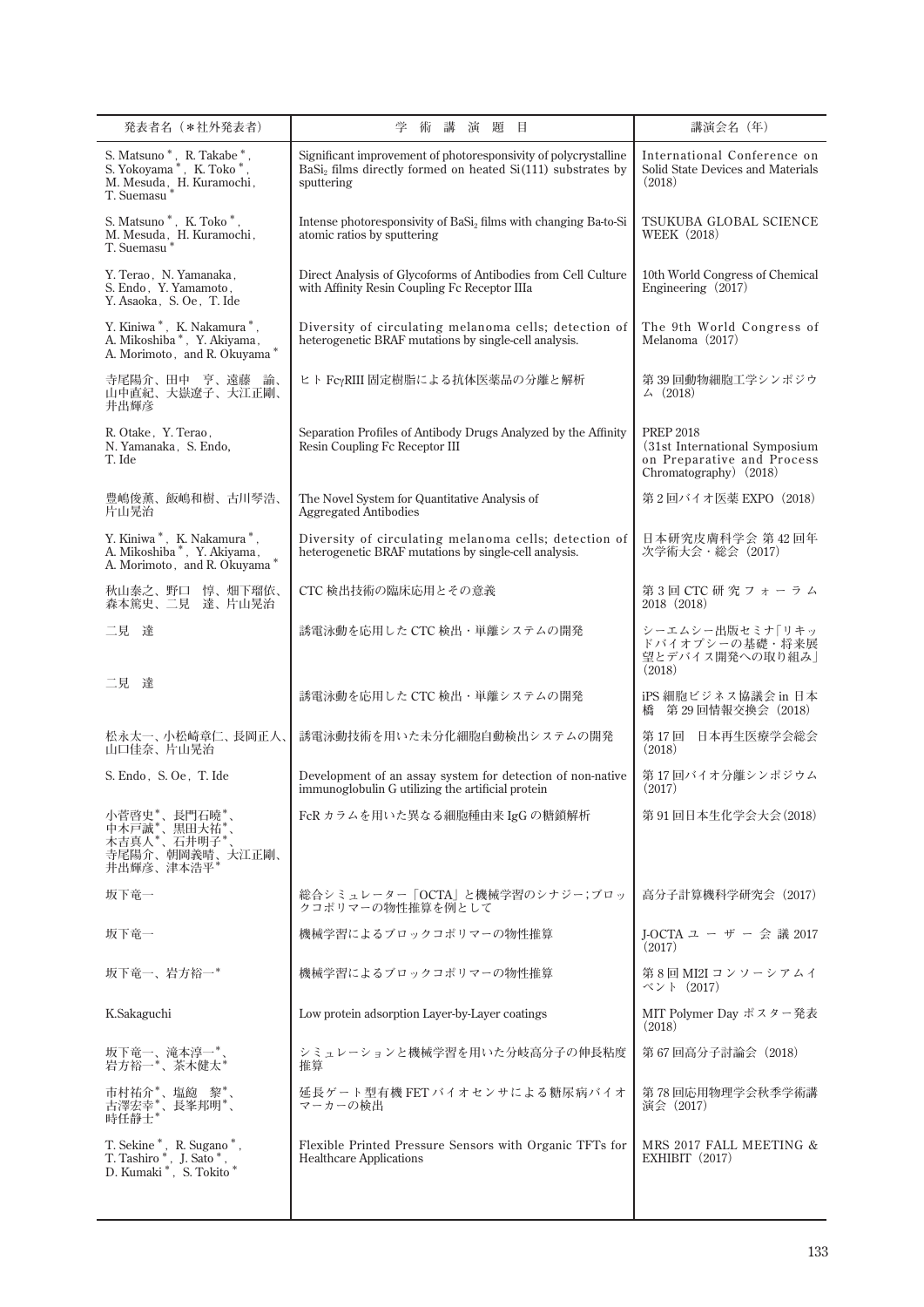| 発表者名 (*社外発表者)                                                                                                                                                                                                     | 講<br>演題目<br>術                                                                                                                                      | 講演会名 (年)                                                                                                |
|-------------------------------------------------------------------------------------------------------------------------------------------------------------------------------------------------------------------|----------------------------------------------------------------------------------------------------------------------------------------------------|---------------------------------------------------------------------------------------------------------|
| 松井弘之*、時任静士*                                                                                                                                                                                                       | 有機集積回路によるウェアラブルバイオセンサシステム                                                                                                                          | コンバーティングテクノロジー<br>総合展 2018 (2018)                                                                       |
| 松井弘之*、時任静士*                                                                                                                                                                                                       | バイオ燃料電池で駆動する有機発振回路                                                                                                                                 | コンバーティングテクノロジー<br>総合展 2018(2018)                                                                        |
| 勝一*、水上 誠*<br>趙                                                                                                                                                                                                    | フレキシブル有機 EL ディスプレイ                                                                                                                                 | コンバーティングテクノロジー<br>総合展 2018(2018)                                                                        |
| 黎*'、松井弘之<br>塩飽<br>長峯邦明*<br>植松真由<br>真野泰誠*、丸山祐樹<br>野村綾子*、土屋和彦*、<br>早坂和将*、竹田泰典*、<br>福田 貴、熊木大介*、<br>時任静士                                                                                                              | フレキシブル印刷有機回路の乳酸センサ応用                                                                                                                               | 第 65 回応用物理学会春季学術講<br>演会 (2018)                                                                          |
| 塩飽 黎*、松井弘之<br>長峯邦明*、植松真由*<br>眞野泰誠*、丸山祐樹*<br>野村綾子*、土屋和彦*<br>早坂和将*、竹田泰典*、<br>福田 貴、熊木大介*、<br>時任静士*                                                                                                                   | フレキシブル印刷有機増幅回路のイオンセンサ応用                                                                                                                            | 第65回応用物理学会春季学術講<br>演会 (2018)                                                                            |
| S. Oku, F. Katagiri, J. Lee,<br>S. Yumino, T. Fukuda,<br>M. Watanabe, H. Yamakawa,<br>M. Tanabiki                                                                                                                 | Direct Patterning of Fine Electrodes by Wettability Control of a<br>Novel Photocrosslinkable Polymer Insulator for Solution-based<br><b>OTFTs</b>  | The Society for Information<br>Display (SID) Display Week 2018<br>(2018)                                |
| T. Fukuda, S. Oku, J. Lee,<br>H. Yamakawa, M. Watanabe,<br>M. Tanabiki                                                                                                                                            | Development of Short-Channel OTFTs with High Mobilities<br>and Stability                                                                           | Display Week $2018$ $(2018)$                                                                            |
| 宮下真人、三浦俊明*、<br>下位幸弘*                                                                                                                                                                                              | 有機半導体 Cn-BTBT の溶解度シミュレーション                                                                                                                         | 第65回応用物理学会春季学術講<br>演会 (2018)                                                                            |
| R. Shiwaku *, H. Matsui *,<br>K. Nagamine*, M. Uematsu*,<br>T. Mano <sup>*</sup> , Y. Maruyama <sup>*</sup> ,<br>A. Nomura *, K. Tsuchiya *<br>K. Hayasaka *, Y. Takeda *<br>T. Fukuda, D. Kumaki*,<br>S. Tokito* | A Printed Organic Circuit System for Wearable Amperometric<br><b>Biosensors</b>                                                                    | First International Conference on<br>4D Materials and Systems (2018)                                    |
| 黎*、松井弘之<br>塩飽<br>長峯邦明*<br>*、植松真由'<br>真野泰誠*<br>丸山祐樹'<br>野村綾子'<br>土屋和彦<br>竹田泰典*<br>早坂和将<br>福田 貴、熊木大介*、<br>時任静士*                                                                                                     | インクジェット印刷電極を有する機集積回路の乳酸センサ応<br>用                                                                                                                   | Imaging Conference JAPAN 2018<br>(2018)                                                                 |
| S. Oku, J. Lee, F. Katagiri,<br>T. Fukuda, H. Yamakawa,<br>M. Tanabiki                                                                                                                                            | A Novel Photo Cross-Linkable Polymer Insulator for Printed<br>OTFTs with Surface Selective Deposition by Vacuum-<br><b>Ultraviolet Irradiation</b> | First International Conference on<br>4D Materials and Systems (2018)                                    |
| 長峯邦明*、眞野泰誠*、<br>市村祐介*、松井弘之*、<br>時任静士*                                                                                                                                                                             | 延長ゲート型有機 FET 酵素センサの開発と生体分子モリタ<br>リングへの応用                                                                                                           | 第 78 回分析化学討論会(2018)                                                                                     |
| S. Cho <sup>*</sup> , M. Abiko <sup>*</sup><br>K. Watanabe*, M. Mizukami*                                                                                                                                         | Design of Logic Gate Using Organic Transistor for Gate Driver<br>of Flexible OLED Displays                                                         | The 7th International Conference<br>on Next Generation Computer<br>and Information Technology<br>(2018) |
| 廷輝、片桐史章、奥<br>慎也、<br>孚<br>山川 浩、田靡正雄                                                                                                                                                                                | 光硬化型ポリマー絶縁膜を用いた高性能塗布型トップゲート<br>型有機トランジスタ                                                                                                           | 第 79 回応用物理学会秋季学術講<br>演会 (2018)                                                                          |
| 上野知英*、塩飽 黎*、<br>和田英樹*、福田 貴、<br>熊木大介*、時任静士*、<br>松井弘之*                                                                                                                                                              | 温度可変測定による印刷型有機トランジスタのトラップ解析                                                                                                                        | 第 79 回応用物理学会秋季学術講<br>演会 (2018)                                                                          |
| ${\rm S.\ Hosomi\,}^*,\;\;{\rm Y.\ Nakayama\,}^*,\;{\rm R.\ Tanaka\,}^*,\;\;{\rm T.\ Shiono\,}^*,$<br>Y. Inoue, T. Yamamoto,<br>K. Mori                                                                           | Reaction Mechanism for the Ring-Opening Polymerization<br>of Propylene Oxide Catalyzed by Alkylaluminum and<br>Phosphazenium Salt                  | The 6th Joint Conference<br>on Renewable Energy and<br>Nanotechnology (2017)                            |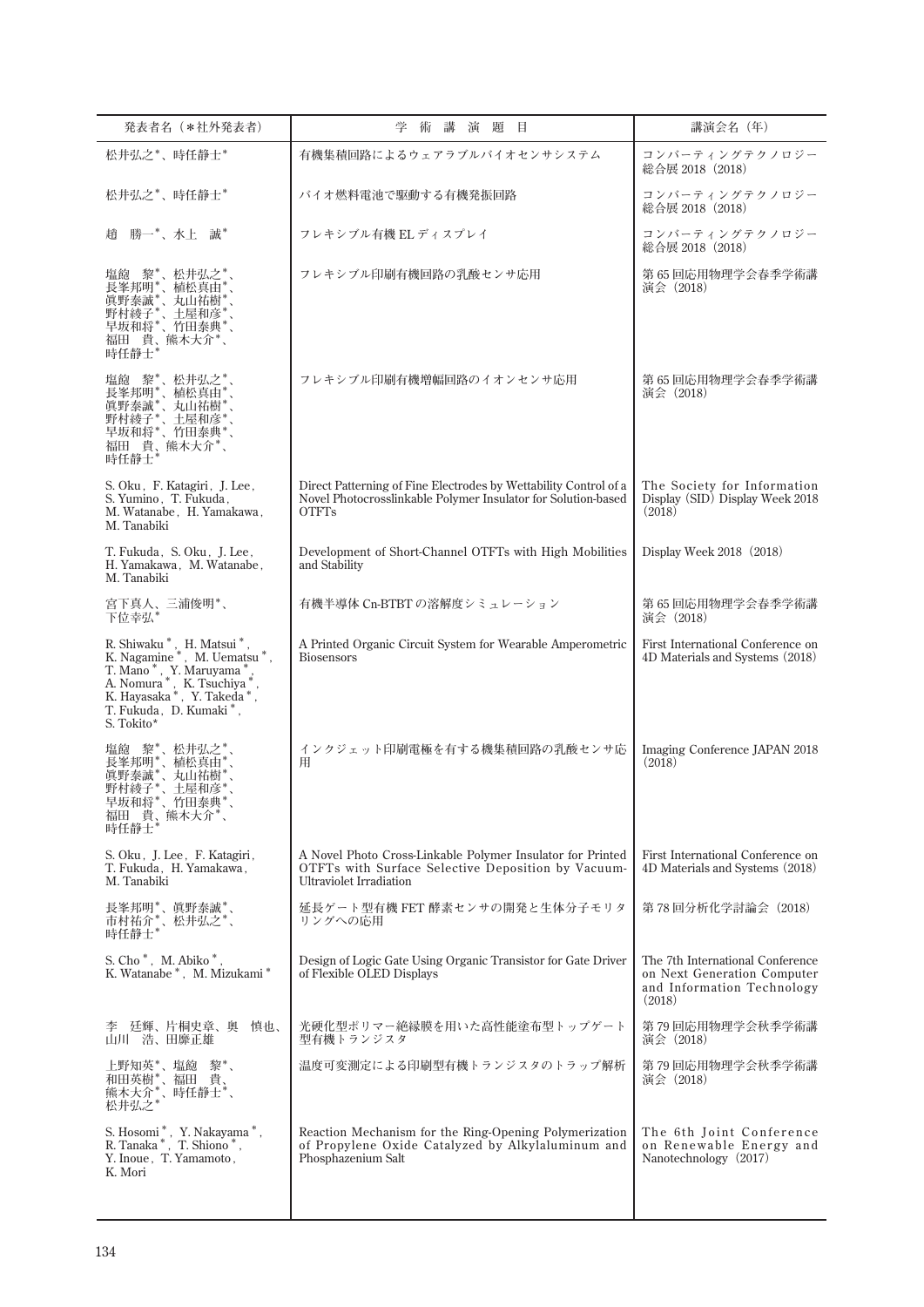| 発表者名 (*社外発表者)                                                                                                                                           | 学<br>術講演題目                                                                                                                                                       | 講演会名 (年)                                                                                    |
|---------------------------------------------------------------------------------------------------------------------------------------------------------|------------------------------------------------------------------------------------------------------------------------------------------------------------------|---------------------------------------------------------------------------------------------|
| 細見将吾*、田中 亮*、<br>中山祐正*、塩野 毅*、<br>井上善彰、山本敏秀、森<br>勝朗                                                                                                       | ホスファゼニウム塩ーアルキルアルミニウム触媒系における<br>プロピレンオキシドの開環重合機構                                                                                                                  | 第32回 中国四国地区高分子若<br>手研究会 (2017)                                                              |
| 清水義久、大浜俊生、井上善彰、<br>山本敏秀、森 勝朗                                                                                                                            | 高純度 PPG を用いたポリウレタンの特性                                                                                                                                            | 第26回ポリマー材料フォーラム<br>(2017)                                                                   |
| 山本敏秀                                                                                                                                                    | 有機超強塩基 / アルミニウム化合物触媒を用いるプロピレン<br>オキサイドの開環重合                                                                                                                      | 東ソー・ファインケム研究・技<br>術発表会 (2017)                                                               |
| 井上善彰、山本敏秀、常藤透朗、<br>森 勝朗                                                                                                                                 | 有機塩基ールイス酸協奏型触媒を用いて得られる高純度ポリ<br>プロピレングリコールの構造解析                                                                                                                   | 第67回 高分子学会年次大会<br>(2018)                                                                    |
| 細見将吾*、田中 亮*、<br>中山祐正*、塩野 毅*、<br>井上善彰、山本敏秀、森<br>勝朗                                                                                                       | イミノホスファゼニウムアルミナート錯体によるプロピレン<br>オキシドの開環重合                                                                                                                         | 第67回 高分子学会年次大会<br>(2018)                                                                    |
| 細見将吾*、田中 亮*、<br>中山祐正*、塩野 毅*、<br>井上善彰、山本敏秀、森<br>勝朗                                                                                                       | イミノホスファゼニウムアルミナート錯体を用いたプロピレ<br>ンオキシドの開環重合                                                                                                                        | 第7回 JACI/GSC シンポジウム<br>(2018)                                                               |
| 細見将吾*、田中 亮*、<br>中山祐正*、塩野 毅*、<br>井上善彰、山本敏秀、森<br>勝朗                                                                                                       | イミノホスファゼニウムアルミナート錯体を触媒とするプロ<br>ピレンオキシドの開環重合                                                                                                                      | 第7回 高分子学会グリーンケミ<br>ストリー研究会シンポジウム、<br>第21回 プラスチックリサイク<br>ル化学研究会研究討論会 合同発<br>表会 (2018)        |
| S. Someya, T. Ohashi, Y. Mori,<br>T. Asakawa, M. Hanaya,<br>M. Oguri, R. Watanabe <sup>*</sup> ,<br>C. Fukuhara*                                        | XANES analysis of $CuCl2-KCl/Al2O3$ catalyst operated in<br>commercial ethylene oxychlorination process                                                          | The 8th Tokyo Conference on<br>Advanced Catalytic Science and<br>Technology (TOCAT8) (2018) |
| T. Ohashi, S. Someya, Y. Mori,<br>T. Asakawa, M. Hanaya,<br>M. Oguri, R. Watanabe <sup>*</sup> ,<br>C. Fukuhara*                                        | Investigation of deactivation factor of CuCl <sub>2</sub> -KCl/Al <sub>2</sub> O <sub>3</sub> catalyst<br>for ethylene-oxychlorination in commercial scale plant | The 8th Tokyo Conference on<br>Advanced Catalytic Science and<br>Technology (TOCAT8) (2018) |
| 清水由惟*、上野雅彦*、<br>上原宏樹*、山延健*、<br>大西拓也、若林保武、稲富<br>敬、<br>阿部成彦、増永啓康*                                                                                         | 成形条件の異なるメタロセン系超高分子量ポリエチレンフィ<br>ルムの溶融延伸過程における in-situ X 線計測                                                                                                       | 平成 29年度繊維学会秋期研究発<br>表会 (2017)                                                               |
| $\it{Y. Shimizu}^*$ , $\it{M. Ueno}^*$ , $\it{H. Uehara}^*$ ,<br>T. Yamanobe $^*$<br>T. Ohnishi, Y. Wakabayashi,<br>K. Inatomi, S. Abe,<br>H. Masunaga* | Influence of molding condition of melt-drawing behavior<br>of metallocene-catalyzed ultra-high molecular weight<br>polyethylene films                            | Gunma International Symposium<br>2018 (2018)                                                |
| 大西拓也、成田千尋*<br>,清水由惟* 、上原宏樹* 、<br>山延 健* 、若林保武、稲富<br>敬、<br>阿部成彦                                                                                           | メタロセン系超高分子量ポリエチレンの溶融延伸挙動に与え<br>る分子構造の影響                                                                                                                          | 第 67 回高分子学会年次大会<br>(2018)                                                                   |
| 清水由惟*、上野雅彦*、<br>上原宏樹*、山延 健*、大西拓也、<br>若林保武、稲富 敬、阿部成彦、<br>増永啓康*                                                                                           | In-situ X線計測から評価したメタロセン系超高分子量ポリエ<br>チレンフィルムの成形条件が溶融延伸挙動に与える効果                                                                                                    | 平成 30 年度繊維学会年次大会<br>(2018)                                                                  |
| 大西拓也、成田千尋*、<br>清水由惟*、上原宏樹*、<br>山延,健*、若林保武、稲富<br>敬、<br>阿部成彦                                                                                              | メタロセン系超高分子量ポリエチレンの溶融延伸における分<br>子構造の影響                                                                                                                            | 第 56 回高分子材料自由討論会<br>(2018)                                                                  |
| 清水由惟*、上野雅彦*、<br>上原宏樹*、山延 健*、大西拓也、<br>若林保武、稲富 敬、阿部成彦、<br>増永啓康*                                                                                           | メタロセン系超高分子量ポリエチレンフィルムの成形条件が<br>溶融延伸挙動および冷却結晶化挙動に与える影響                                                                                                            | 第65回湘北地区懇話会講演会<br>(2018)                                                                    |
| 野中大暉*、松本拓也*、<br>西野 孝*、大西拓也、稲富 敬                                                                                                                         | 超延伸を施した超高分子量ポリエチレン / 金ナノワイヤ複合<br>材料の構造と物性                                                                                                                        | 第 64 回高分子研究発表会(2018)                                                                        |
| 春成 武、山野直樹、後藤博之                                                                                                                                          | 異種材接合(PPS 樹脂と金属)                                                                                                                                                 | 第 13 回 次世代プラスチック成<br>形技術研究会 (2017)                                                          |
| 菊地元三、茂呂義幸、宇梶友乃*、<br>斎藤 拓                                                                                                                                | HDPE/LLDPE ブレンドの部分融解と結晶化                                                                                                                                         | 第 25 回秋季大会 成形加工シン<br>ポジア (2017)                                                             |
| 菊地元三、茂呂義幸、斎藤 拓*、<br>宇梶友乃*                                                                                                                               | PE/PE ブレンドの部分融解と結晶化                                                                                                                                              | 第 56 回高分子材料自由討論会<br>(2018)                                                                  |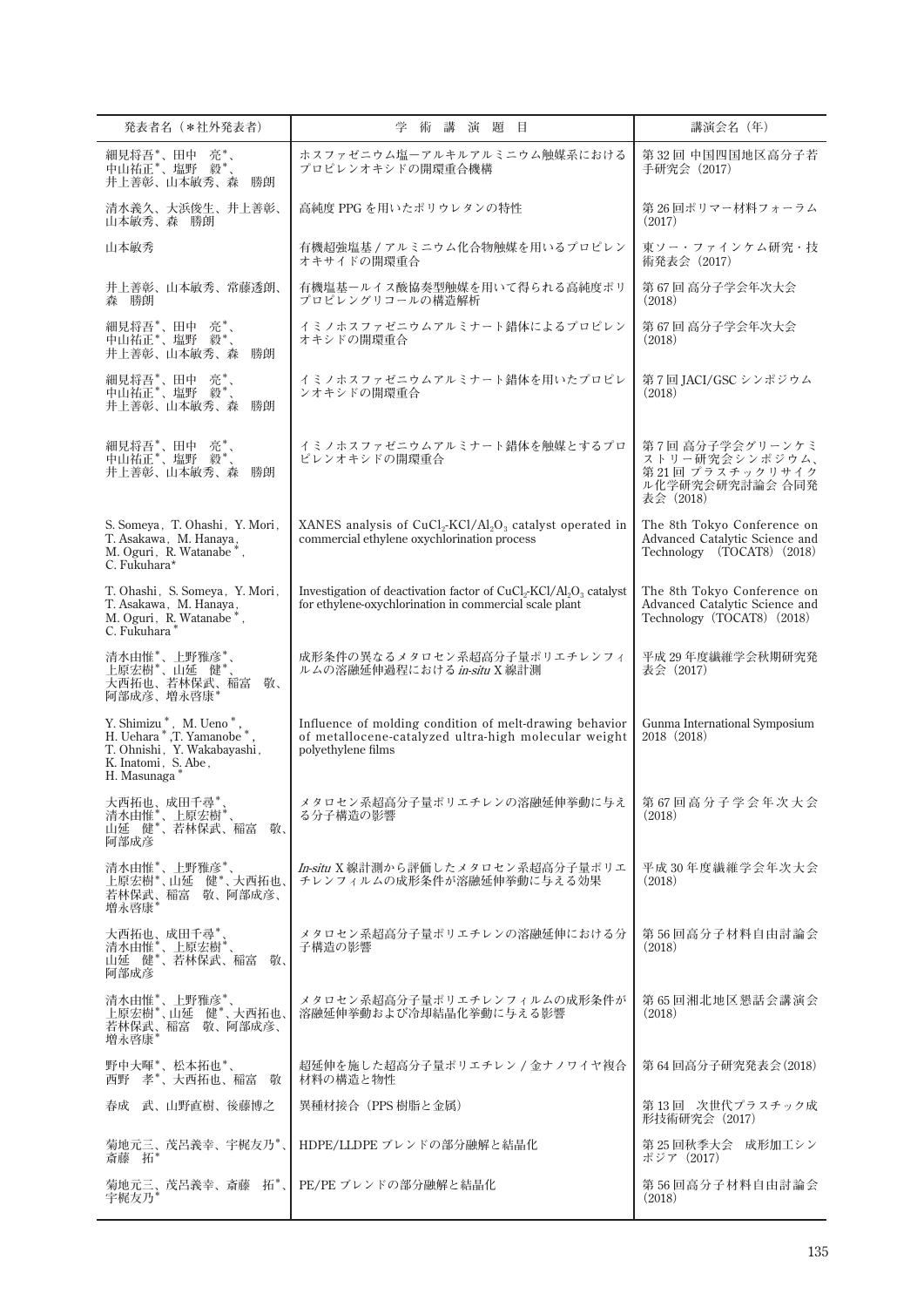| 発表者名 (*社外発表者)                                                                                               | 学<br>講<br>演題目<br>術                                                                                                                                               | 講演会名 (年)                                                                                                     |
|-------------------------------------------------------------------------------------------------------------|------------------------------------------------------------------------------------------------------------------------------------------------------------------|--------------------------------------------------------------------------------------------------------------|
| 川戸大輔、大嶽真都、幸田真吾、<br>志村尚俊                                                                                     | 酢酸ビニル含量が異なる EVA の動的架橋反応                                                                                                                                          | プラスチック成形加工学会第25<br>回秋季大会 (2017)                                                                              |
| 永谷直人、齋藤俊裕、太田翔也*、<br>河原成元*                                                                                   | ゴム NMR 法により解析されたクロロプレンゴムの構造                                                                                                                                      | 第 67 回高分子学会 NMR 研究会<br>(2018)                                                                                |
| 永谷直人、齋藤俊裕、太田翔也*、<br>河原成元'                                                                                   | ゴム NMR 法により解析されたクロロプレンゴムの構造と物<br>性の関係                                                                                                                            | 日本ゴム協会年次大会 (2018)                                                                                            |
| 鶴田貴志、齋藤俊裕、中山峰花*、<br>川口大輔*、田中敬二                                                                              | アルコール界面におけるクロロスルホン化ポリエチレンの分<br>子鎖凝集状態                                                                                                                            | 日本ゴム協会年次大会 (2018)                                                                                            |
| 鶴田貴志、齋藤俊裕、中山峰花*、<br>川口大輔*、田中敬二*                                                                             | 液体界面におけるクロロスルホン化ポリエチレンの分子                                                                                                                                        | 第 55 回化学関連支部合同九州大<br>会 (2018)                                                                                |
| R. Nakayama*, H. Kuniwaki*,<br>T.Tsuruta, T. Saito,<br>D. Kawaguchi*, K. Tanaka*                            | Aggregation States of Chlorosulfonated Polyethylene Rubberin<br><b>Contact with Alcohol</b>                                                                      | apan-Korea Joint Symposium on<br>Polymer Science (2018)                                                      |
| R. Nakayama *, H. Kuniwaki *,<br>T.Tsuruta, T. Saito,<br>D. Kawaguchi <sup>*</sup> , K. Tanaka <sup>*</sup> | Aggregation States of Chlorosulfonated Polyethylene at<br>Alcohol Interface                                                                                      | The 10th International<br>Conference of Modification,<br>Degradation and Stabilization of<br>Polymers (2018) |
| 渡邉和徳                                                                                                        | 繊維-ゴム間における接着助剤用 PVC ラテックスの開発                                                                                                                                     | 繊維学会秋季研究発表会 (2017)                                                                                           |
| 渡邉和徳                                                                                                        | 繊維-ゴム間における接着助剤用 PVC ラテックスの開発                                                                                                                                     | 日本接着学会第13回関西支部若<br>手の会(2017)                                                                                 |
| 池田翔平                                                                                                        | 電解プラントにおける腐食対策                                                                                                                                                   | 第113回ソーダ工業会西部地区<br>委員会 (2017)                                                                                |
| 重本浩伸                                                                                                        | 省エネルギー型食塩電解槽の開発と運転実績                                                                                                                                             | 第41回電解技術討論会 (2017)                                                                                           |
| 重本浩伸                                                                                                        | 省エネルギー型電解槽 nx-BiTAC の開発                                                                                                                                          | 平成 30 年度日本ソーダ工業会<br>技術・保安年次大会 技術賞受<br>賞特別講演 (2018)                                                           |
| 磯脇啓輔                                                                                                        | 電解プラントにおける腐食対策                                                                                                                                                   | 平成 30年度日本ソーダ工業会<br>全国地区委員会研究発表会<br>(2018)                                                                    |
| 徳本勝美                                                                                                        | Aldehyde Generation in Amine Catalysts during Storage                                                                                                            | 2017 Polyurethane Technical<br>Conference (2017)                                                             |
| 三谷絵美*、山﨑義貴、高光泰之、<br>津野地直*、定金正洋*、<br>佐野庸治*                                                                   | ゼオライト水熱転換法を用いたリン修飾 AFX 型ゼオライト<br>の直接合成                                                                                                                           | 第33回ゼオライト研究発表会<br>(2017)                                                                                     |
| 垣内友太郎*、船瀬菜摘*<br>山﨑義貴、高光泰之、津野地直*、<br>定金正洋*、佐野庸治*                                                             | リン修飾小細孔ゼオライト触媒の調製とその触媒活性評価                                                                                                                                       | 第 33 回ゼオライト研究発表会<br>(2017)                                                                                   |
| K. Matsui, H. Yoshida *,<br>Y. Ikuhara*                                                                     | Creation of Nanocrystalline, Ultra-Degradation-Resistant<br>Zirconia by Controlling Grain-Boundary Nanostructure and<br><b>Chemical Composition Distribution</b> | 6th International Symposium on<br>Advanced Ceramics (2018)                                                   |
| 箭野裕一、工藤一希*、<br>奥崎秀典*                                                                                        | Novel Self-Doped Water-Soluble Highly Conducting Polymers                                                                                                        | 2017 MRS Fall meeting (2017)                                                                                 |
| 大塚雄紀*、山川 哲*、<br>宮崎高則                                                                                        | Pd 触媒を用いるカルバソールによる選択的アミノ化                                                                                                                                        | 触媒相模セミナー(2017)                                                                                               |
| M.Okada, W.Kobayashi,<br>T.Takahara, R.Tanaka <sup>*</sup> ,<br>K.Takahashi*                                | Study on Hydrothermal Synthesis of Polyanion-Type Electrode<br>Materials for Sodium-Ion Batteries                                                                | 2017 MRS Fall Meting & Exhibit<br>(2017)                                                                     |
| 栗田友輔*、徳永敬助                                                                                                  | Zr-Ssa-1 の合成及びその特性評価                                                                                                                                             | 第 33 回ゼオライト研究発表会<br>(2017)                                                                                   |
| 徳本勝美、藤原裕志、鈴木孝生                                                                                              | ウレタン触媒と近年のアミン由来成分低減の取組み                                                                                                                                          | ポリウレタンフォーラム(2018)                                                                                            |
| 中村龍平*、末次和正、<br>林 徹*、N. Bonnet*                                                                              | 酸化マンガン酸素発生触媒を用いた固体高分子(PEM)形<br>電解槽:貴金属フリーな系での高効率太陽光 - 水素変換に向<br>けて                                                                                               | 第5回 SIP-NEDO 情報意見交換<br>会 (2018)                                                                              |
| 柏原美勇斗*、仙波一彦*、<br>中尾佳亮*、萩原秀樹、松本直樹                                                                            | NHC /パラジウム触媒による芳香族ニトロ化合物のクロス<br>カップリング反応                                                                                                                         | 日本化学会第98春季年会(2018)                                                                                           |
|                                                                                                             |                                                                                                                                                                  |                                                                                                              |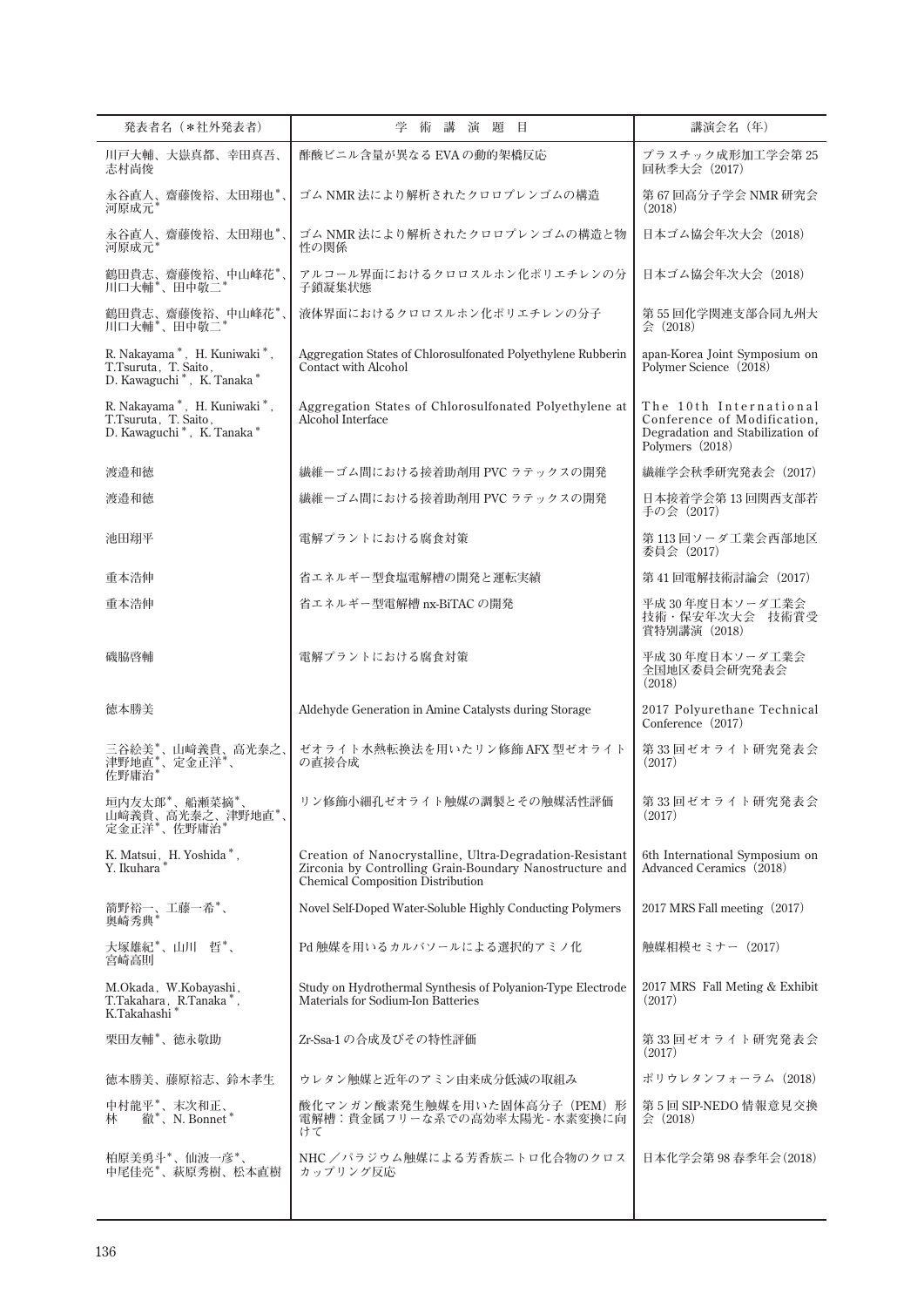| 発表者名 (*社外発表者)                                                      | 学<br>講演題目<br>術                                                                                                                               | 講演会名 (年)                                                                                                       |
|--------------------------------------------------------------------|----------------------------------------------------------------------------------------------------------------------------------------------|----------------------------------------------------------------------------------------------------------------|
| 徳本勝美、瀬底祐介                                                          | ハイドロフルオロオレフィン発泡ウレタンフォーム用アミン<br>触媒の開発                                                                                                         | 第7回 JACI/GSC シンポジウム<br>(2018)                                                                                  |
| 箭野裕一、工藤一希*、<br>奥崎秀典*                                               | Novel Self-Doped Water-Soluble Highly Conducting Polymers                                                                                    | The International Conference<br>on Science and Technology<br>of Synthetic Metals 2018<br>$(ICSM2018)$ $(2018)$ |
| H. Fujiwara, K. Tokumoto,<br>R. Takahashi, T. Nomura,<br>T. Suzuki | Generation Mechanisms of Amine and Aldehyde Emissions<br>from Flexible Polyurethane Foams and Reduction Methods by<br>Amine Catalysts        | UTECH Europe $2018$ (2018)                                                                                     |
| 猪原大二郎*、森井 圭*、<br>中山雅晴*、藤井康浩                                        | Co ドープした電解二酸化マンガンの酸素反応に対するバイ<br>ファンクショナル性                                                                                                    | 2018年電気化学秋季大会 (2018)                                                                                           |
| K. Horiguchi, T. Jono,<br>T. Saito                                 | Development of Chemical Resistant Two-Component<br>Polyurethane Coating System Characterized by a<br>Polycarbonate-Based Polyurethane Polyol | Polyurethane Technical<br>Conference (2017)                                                                    |
| 城野孝喜                                                               | 水性ポリウレタンディスパージョン設計と構造、特性                                                                                                                     | 技術情報協会主催セミナー<br>(2018)                                                                                         |
| 陳孫詩蒙、髙橋 優、長岡 毅、<br>城野孝喜                                            | 自己修復型ウレタン系塗料の開発と環境配慮型塗料への応用                                                                                                                  | 第7回 JACI/GSC シンポジウム<br>(2018)                                                                                  |
| 呉 華春 *、吉井直哉                                                        | 低密度高耐久性全 MDI 座椅靠背组合料的介绍<br>(邦題:低密度、高耐久 All-MDI シートバックシステムのご<br>紹介)                                                                           | PU China 2018 (2018)                                                                                           |
| 淺本紗希                                                               | ビッグデータを活用したプラント監視・運転支援システムの<br>構築事例                                                                                                          | 第 72 回周南地区計測制御研究会<br>(2018)                                                                                    |
| 中村和人                                                               | 透過型電子顕微鏡による連晶ゼオライトの構造解析                                                                                                                      | NIMS 電子顕微鏡ステーション・<br>オープンラボプログラム開始記<br>念セミナー (2018)                                                            |
| 関根洋平、中村和人                                                          | FIB-TEM 法によるメソポーラスシリカに担持した金属酸化<br>物の解析                                                                                                       | 第79回応用物理学会秋季学術講<br>演会 (2018)                                                                                   |
| 中村和人                                                               | 電子顕微鏡による材料解析 ~高分子材料からセラミックス<br>まで~                                                                                                           | 構造解析連携セミナー (2018)                                                                                              |
| 倉重裕一、谷本典之、<br>小西健久"                                                | Fe 骨格置換 β ゼオライトの局所構造解析                                                                                                                       | 日本化学会第98春季年会(2018)                                                                                             |
| 大林信明                                                               | 高磁場 NMR による材料解析                                                                                                                              | 東ソー分析センター第12回分析<br>技術セミナー (2018)                                                                               |
| 大林信明                                                               | 高磁場 NMR による材料解析                                                                                                                              | 平成 30年度第1回泗研懇分析分<br>科会 (2018)                                                                                  |
| 榎本愛子、伊集院智子、横山祐介、<br>菊地さより、谷本典之                                     | 1 細胞のリン脂質解析によるがん細胞悪性度評価法の検討                                                                                                                  | 第3回 CTC 研究フォーラム 2018<br>(2018)                                                                                 |
| 鈴木紳正                                                               | キレート剤ー環境保全への適用ー                                                                                                                              | 第7回「科学の甲子園」山口県<br>大会 (2017)                                                                                    |
| 津川直矢、山口政之*                                                         | 溶液キャスト法による PVA/PMMA ブレンドフィルムの作製                                                                                                              | 第 66 回 高分子討論会(2017)                                                                                            |
| N. Tsugawa, M. Yamaguchi*                                          | Effect of the Lithium Salt on the Miscibility and Optical<br>Properties of PMMA/PVB Blends                                                   | International Conference on<br><b>Smart Materials Applications</b><br>2018 (2018)                              |
| 津川直矢、山口政之*                                                         | ガラス転移温度を自己制御する温度感受性スマートポリマー<br>の作製                                                                                                           | 第 67回 高分子討論会 (2018)                                                                                            |
| 香川信之                                                               | 液体クロマトグラフィーによる高分子分析                                                                                                                          | 第56回高分子分析技術講習会<br>(2018)                                                                                       |
| 香川信之                                                               | 2次元 HPLC 法による共重合体の構造解析                                                                                                                       | 色材分析講座 (2018)                                                                                                  |
| 松本良憲、菊地守也*、<br>川口正剛*                                               | 長鎖分岐を有するポリスチレンの異常な SEC 溶出挙動に関<br>する研究                                                                                                        | 第 67回 高分子討論会 (2018)                                                                                            |
| 高取永一                                                               | 低炭素社会構築へ向けた試みの紹介                                                                                                                             | 成形加工学会 30 周年記念特別交<br>流会 (2018)                                                                                 |
| 高取永一                                                               | ソフトマテリアルの劣化現象の解析と分析                                                                                                                          | 第 242 回ゴム技術シンポジウム<br>(2018)                                                                                    |
|                                                                    |                                                                                                                                              |                                                                                                                |